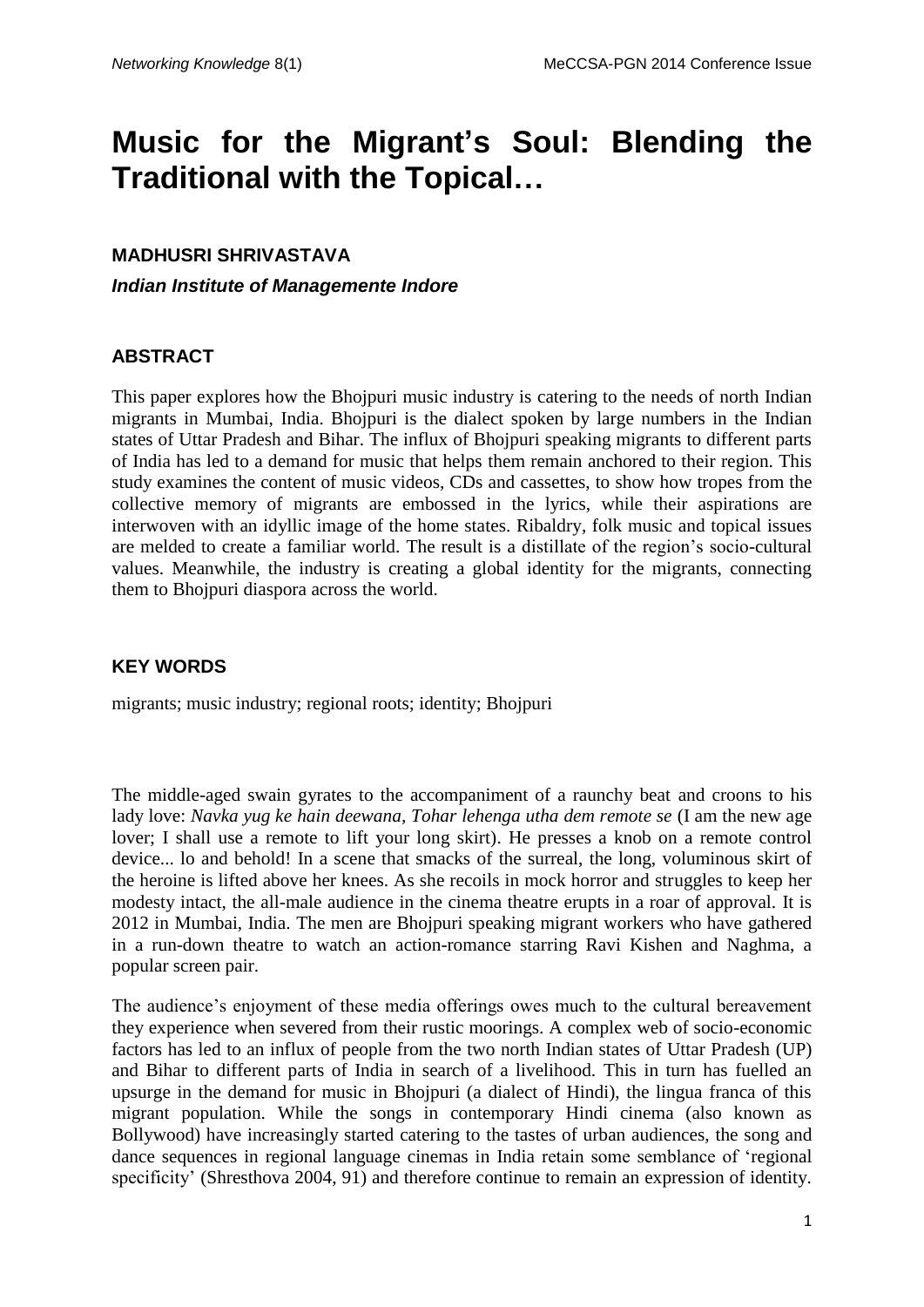**.** 

Songs in Indian cinema have not merely been used to evoke the element of fantasy, but as expressions of everyday emotions and situations, for 'music contributes a vital ingredient in the cultural reconstruct of emotion' (Chatterji 1999, online). Music and dance become a form of 'cultural memory' (Shresthova 2004, 100) in language specific cinema, and interruptions in the form of songs and dances are crucial components of an alternative narrative system (Gopalan 2002, 18). Because notions of community permeate cultural practices, regional music and dance evoke strong nostalgia among geographically dislocated people. Mishra (2002, 237) describes how Bollywood films have 'become mediators of "key translatable signs", that are crucial in bringing the "homeland" into the diaspora, as well as creating a culture of imaginary solidarity across the heterogeneous linguistic and national groups'. Similarly, the music in Bhojpuri films and video CDs facilitates the expression of perceived cultural similarities for this internal diaspora<sup>1</sup>.

Tripathy and Verma (2011, 107) cite the results of a pilot study at the Asian Development Research Institute, Patna, to indicate the 'centrality of vernacular music' in the everyday lives of the Bhojpuri speaking populace. While 'Bhojpuri cinema with its fourth-fifth rank among regional cinemas in India is seen as the public face of Bhojpuri, the Bhojpuri music industry forms its real muscle, blood and bones [...] the Bhojpuri / Maithili / Magahi music industry is at least ten times the size of the Bhojpuri cinema industry' and 'the live show industry with the CD technology at its core […] spread over small and big towns and the remotest villages [is] at least ten times bigger than the CD industry' (Tripathy  $&$  Verma 2011, 106). Filmmaker Surabhi Sharma's documentary *Bidesiya in Bambai* (2013) demonstrates how Bhojpuri music is 'more than just a cultural artefact. It is now viewed as a carrier and capsule of that very culture from which it emerges.' (Gupta 2013)

This study is embedded in research that explores the role of Bhojpuri media in nurturing and nourishing the imagination of north Indian migrants in Kandivali east, a suburb in the northern stretch of Mumbai, that has large habitations of migrants from UP and Bihar.<sup>2</sup> The paper endeavours to show how ribaldry, rituals, folk themes and contemporary issues are melded in popular Bhojpuri music to create a world that is reassuringly familiar to the migrants in Mumbai. It examines how the purveyors of Bhojpuri music fuse the traditional with the topical to remain in tune with the sensibilities of the present generation. Research methods employed for the study included a combination of content analyses, observation, and in-depth interviews with research participants. The respondents included 37 north Indian migrants residing in Kandivali east, as well as 7 media executives. The research also included a survey through a questionnaire to understand media preferences and viewing habits of a small, but focused sample.

The selection of 25 music videos, CDs and music cassettes<sup>3</sup> for content analyses was based on the data gathered through the survey and the interviews, as well as the information

<sup>&</sup>lt;sup>1</sup> Internal diaspora are members of a group who, in search of better opportunities, have voluntarily left their homeland for different regions under the same government (Arbagi 2001).

<sup>&</sup>lt;sup>2</sup> The Mumbai Human Development Report published by the Brihanmumbai Municipal Corporation (BMC) along with the United Nations Development Programme, states that according to the 2001 census, 24.3% of the migrants in Mumbai are from Uttar Pradesh. As against this, the percentage of Biharis entering the city stands at 3.5 (Siddhaye 2009).

<sup>3</sup> The songs selected are from the albums *Bagalwali* (2009); *Purab ke Beta* (2009); *Miss Call Mareli* (2008) and *Jaalidaar Kurti* (2007) sung by the popular singers Manoj Tiwari, Dinesh Lal Yadav, Pawan Singh, Kalpana and Sharada Singh. Some have been accessed through youtube.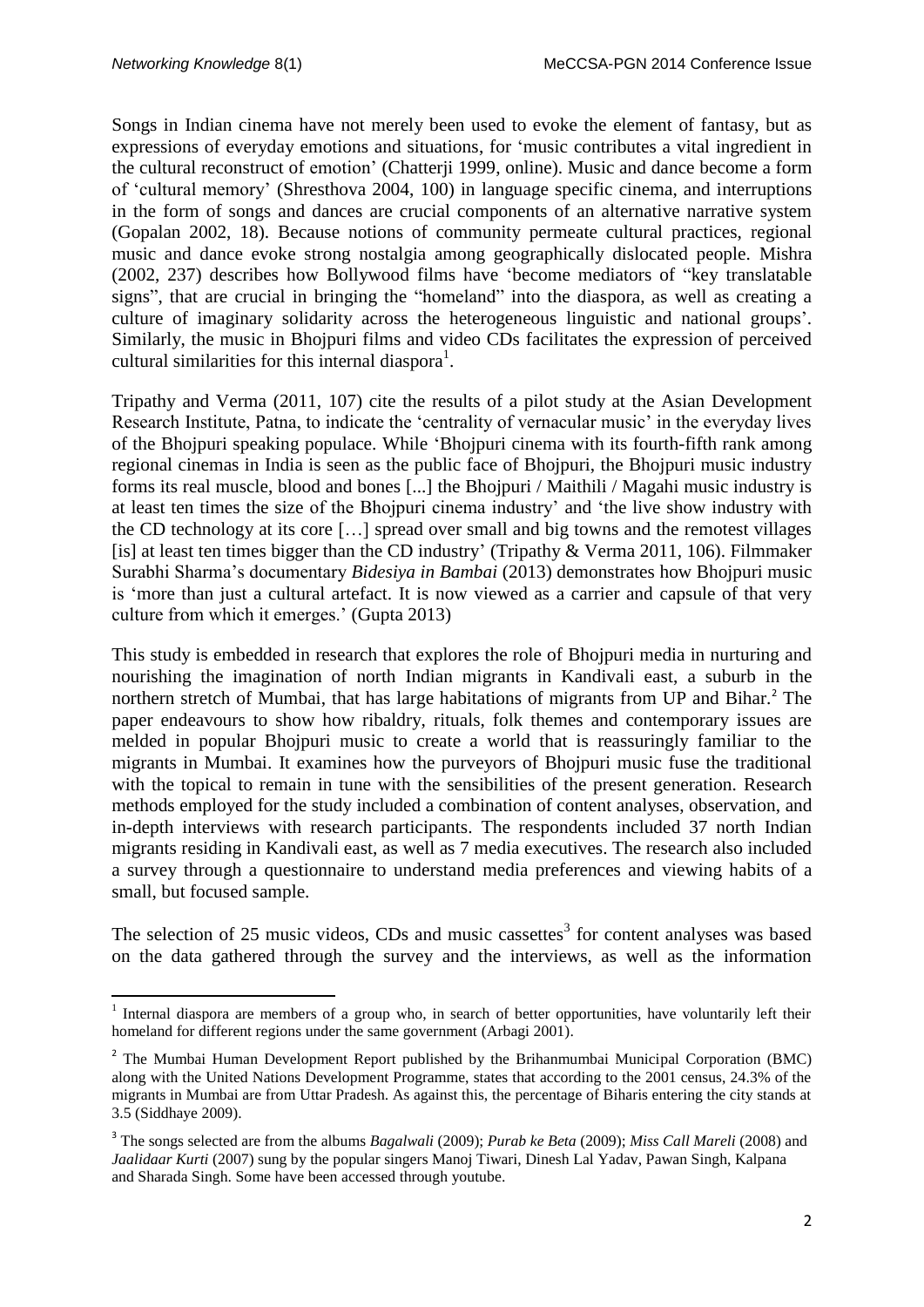obtained from secondary sources such as books, newspaper articles and the film trade magazine *Bhojpuri City.* 4 Selected media products were examined in order to identify formulaic plots, structures, stereotypical characters, recurrent themes, iconography and setting. Relationships and patterns were identified not just in cultural artefacts but also in the responses of the research participants. Throughout, the focus was on the intentionality and the implications of the media messages. In tune with Dermot McKeone's (1995) definition of Open Analysis, dominant messages were identified in the subject matter of the cultural texts to assess whether recurrent patterns and motifs in them reinforce notions of the 'Bhojpuri' identity amongst migrants. The interpretations drawn from the content analyses of cultural texts were further corroborated by the interviews and the results of the survey. When describing the representation of social mores, attitudes and issues related to cultural identity, a descriptive research design was employed, whereas an exploratory design was adopted when open-ended questions were asked to elicit responses on the migrants' media practices. The findings are reported below in the form of a narrative that groups observations under recurrent themes which embody the core beliefs of the Bhojpuri sensibility.

#### **'Eve-teasing'**

1

Bhojpuri songs and music videos exemplify the multiple ways in which folk themes are appropriated in popular Indian culture, ensuring a seamless connect with traditions. Pauwels (2010) describes how movies have employed folk and mythological material by focusing on *panaghat-lila*, the term used to describe the mischievous antics of the Hindu god *Krishna* on the banks of the river *Yamuna*. Krishna sported with the milkmaids (*gopis*), waylaying them as they returned after filling their pots from the river, in the rustic, idyllic setting of *Brajbhumi* in Uttar Pradesh. In literature as well as in folk art, such capers are often depicted as harmless flirtation, redolent as they are of *panghat-lila*. It is noteworthy that 'eve-teasing' is the peculiarly Indian euphemism for forms of sexual harassment that could range from sexually loaded "appreciative" comments to actually affronting the dignity of a woman, and even outraging her modesty. (The phenomenon has been attributed to the rising socioeconomic disparity and resultant class and cultural conflict in Indian society. The problem is further compounded by the patriarchal mind-set that views "liberated" women in western wear as easily "available"<sup>5</sup>). The entire situation is imbued with the belief that such youthful play is most natural; men tease, and women delight in being teased. Even as they appear to disapprove and complain, they actually are pleased to receive attention from men. Pauwels observes

There is a set of assumptions about women's subjectivity: that women enjoy eve-teasing, even ask for it, just by appearing in a public space; that when they say 'no', they actually mean 'yes', proven by the fact that they do not really protest it so they must actually like it (2010, 2).

The devotional poetry of the sixteenth-century poet Surdas, as well as the folk songs of the region, describe how Krishna breaks the water pots of the milkmaids and makes overtures to them; however such is the enchantment of the dark-skinned god that they are in his thrall. They miss his pranks when he is away, pine for him and eagerly hasten for secret

<sup>4</sup> *Bhojpuri City* is a film trade magazine published by Nouveau Multimedia Ltd. in Andheri, Mumbai. Kishen Khadaria is the founder and editor.

<sup>&</sup>lt;sup>5</sup> Bunch states that 'in developing countries, violent practices against women are often recognized and defended as strands of the cultural weave' (1997, 43).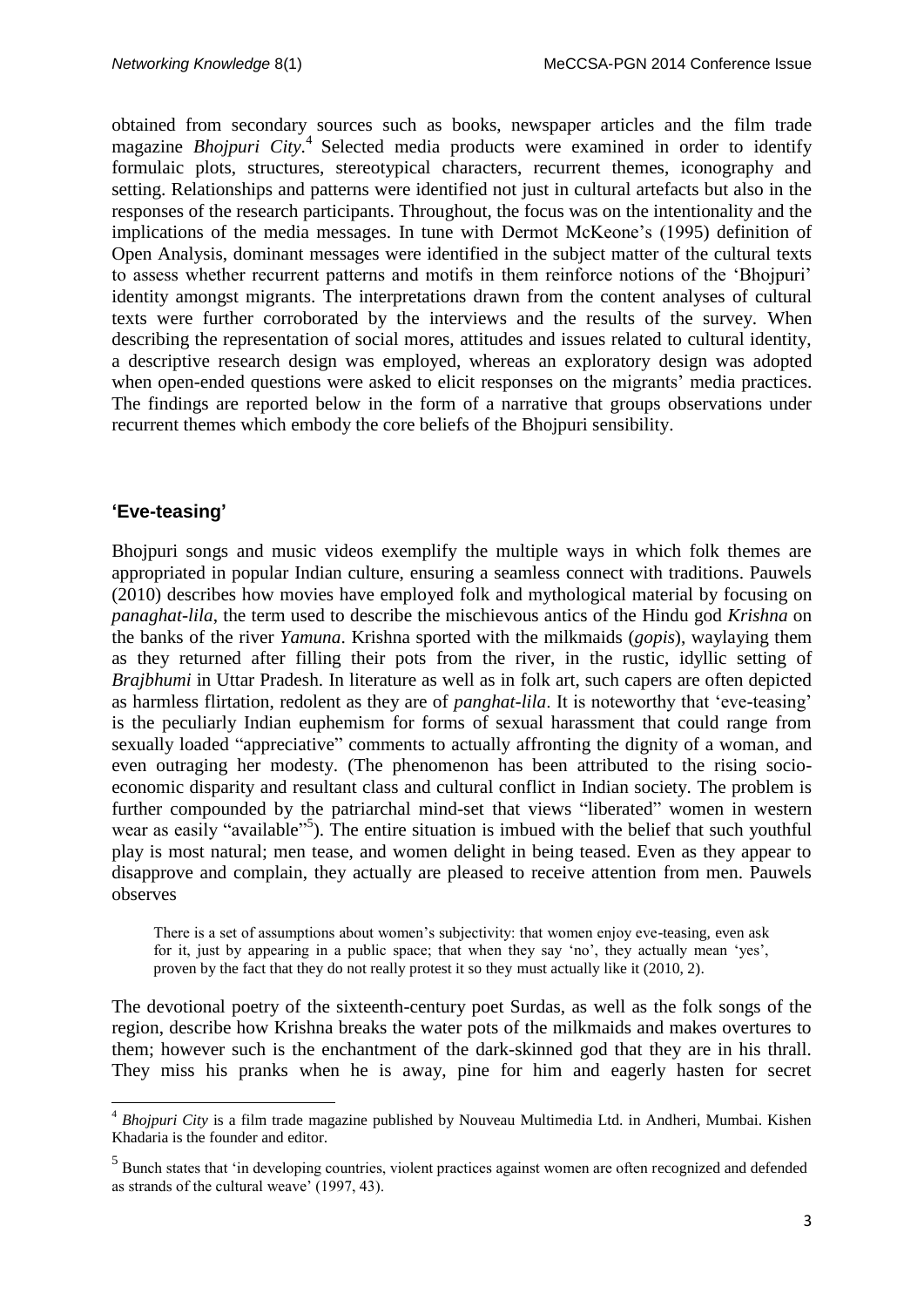1

assignations with him, abandoning fears of compromising their name and the family honour, unaffected by the norms governing the behaviour of women in a patriarchal setup. Significantly, the god Krishna is never to blame… for the women's complaints conceal their actual enjoyment of these experiences. 'What is striking is that the desire for the harassment is squarely located within the women' (Pauwels 2010, 9). These perceptions, are deeply embedded in the psyche of both men and women. Whether in a dream sequence, or in his actual attempts to woo the damsel, the hero feels free to harass the heroine. It is the custom approved ritual of romance that immediately finds acceptance among the primarily male audience of Bhojpuri cinema and music videos. The identification of Krishna with the eveteaser absolves the latter of all blame. As always, voyeuristic pleasure is on offer, but the sequence is contextualized differently: the cavorting hero and his beloved have societal sanction because their love will culminate in marriage. The eve-teasing song sequence is therefore stock-in-trade of all Bhojpuri films. The sizzling number usually has ribald lyrics, for the purpose is to tantalize the men in the film, and of course, in the audience. Songs which depict good humoured badinage between the sexes are a huge hit. Film makers find it extremely convenient to use the eve-teasing situation because it lends itself to innumerable depictions of sexual relationships. Moreover, it ensures commercial success without drawing flak for obscenity. Besides, such is the power of the theme's association with Krishna's playful pranks that it resonates even today in the collective imagination of all Indians, not just the speakers of Bhojpuri. The theme of eve-teasing is turned on its head when the girl transgresses societal boundaries, is unabashedly wanton, and challenges the hero to prove his masculinity. He flinches in mock disapprobation, playfully suggesting that she refrain from physical demonstrations till after the knot has been tied (for instance, in the song *Chumma se chalina kaam* which, when loosely translated, means 'a kiss will not suffice'). She is admonished not to forget *loklaj* (shame of public opprobrium) or compromise her family *izzat* (honour). The very same belief set that celebrates frolicking in men is quick to place the onus of maintaining decorum on the woman's shoulders.

The earthy metaphors in the folksongs of north India have often veered towards the martial (phallus symbols such as the bow and arrow, loaded pistol). However today, the analogies are drawn from contemporary themes, and life in the metro cities. The lyrics wax eloquent at the beauty of women, using the most innovative, and often risqué imagery to convey the intensity of the woman's impact on the beholder. So the nymphet looks like a delectable "lollipop" as she shimmies (*Lollipop Lagelu*); the lady love's lipstick can shake up the *distik* (district); she whizzes past on a mo-ped, this *Saher ki Titli* (the city butterfly), lightning strikes wherever she goes; the girlfriend is like a 'Safari' jeep or a 'Ranger' bicycle and looks like 'danger' (from the music album *Ei Pinky*); in the song *Jeans dhilakar* (loosen your jeans), her beauty is like *Gangaji ki Leheren* (the waves of the river Ganges).<sup>6</sup> The damsel gives the hero a missed call, blowing a kiss into her mobile phone (*Missed Call Mare*). The mobile phone is of course, almost a constant – having entered the far reaches of India. Tripathy (2012, 64) points out that the success of a song based on missed calls has spawned a series of songs woven around small-town romance in the context of cell phone technology. However, the incorporation of contemporary technology and symbols of westernisation are not to be taken as adulterations of traditional media (Narayan 1993). This, in fact, is one of the many ways that folk and modern media have coalesced, thus maintaining an unbroken continuity.

<sup>&</sup>lt;sup>6</sup> *Ganga* is the most common word in Bhojpuri film titles, having figured in over 25 movies (Ghosh 2010); a clear indication that the sacred river Ganges that flows through UP and Bihar has a special place in the Bhojpuri psyche.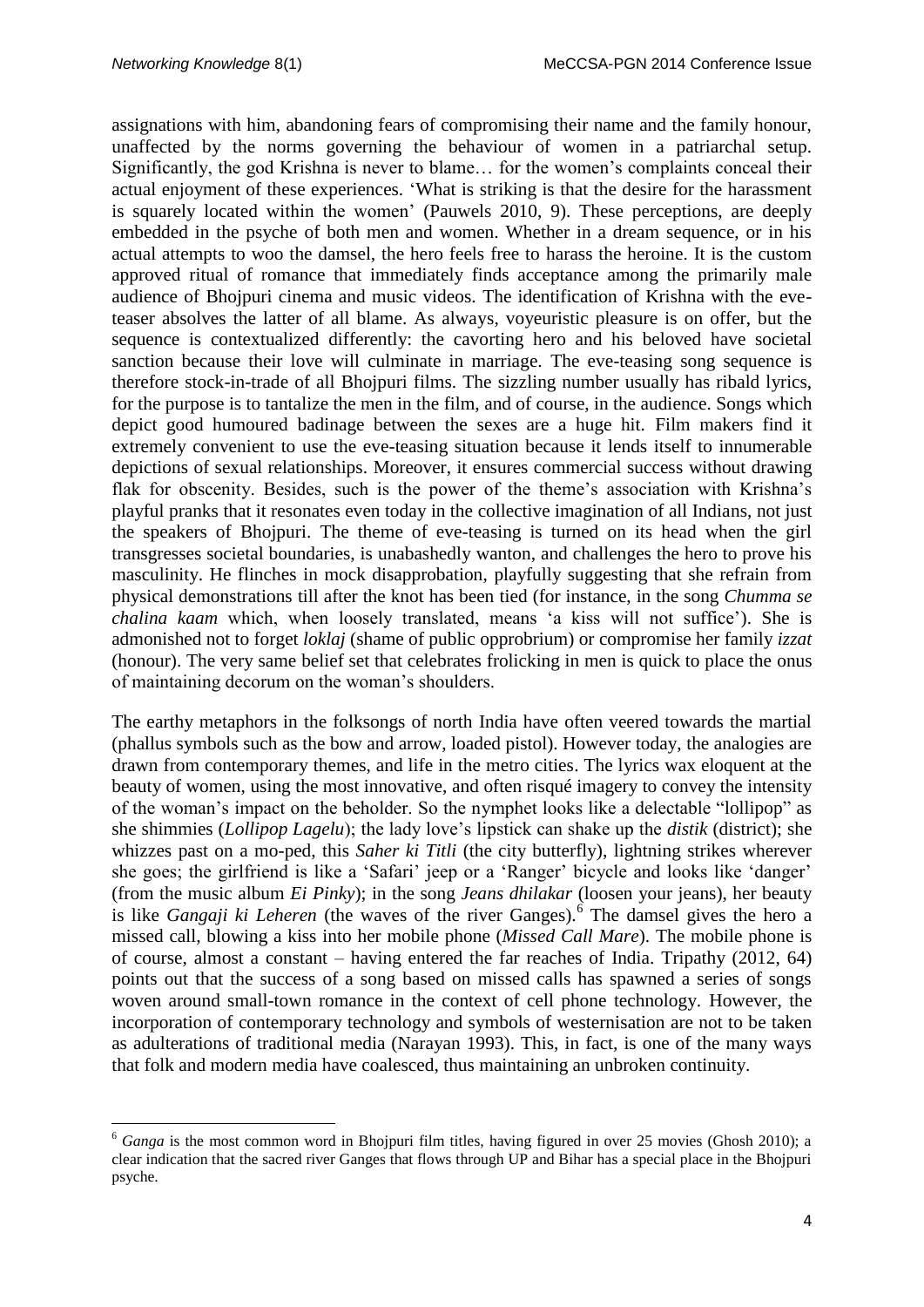

**Publicity poster for Bhojpuri film** *Ganga, Jamuna, Saraswati* **(2012) Courtesy: Harry Fernandes, writer and director of the film.**

# **'Englis-ispeaking'<sup>7</sup> - the Mark of Modernity**

**.** 

A major source of anxiety for the migrant in Mumbai is his inability to speak in English; hence the multiplicity of songs peppered with English words – all reflective of the desire to be seen as one comfortable with the language of upward mobility<sup>8</sup>. The young bride fondly remembers the way her husband used to address her as 'darling' (*Bulawa kahin ke darling saiyan hamar);*the hero rues having said 'I love you' to his beloved (*Upar wali ke chakkar mein*); popular singer-actor Manoj Tiwari speaks of 'feel good', and taunts those who quaff pepsi cola 'in style' (*Style Mara Tiya*); a father boasts that his son has taken admission in Master of Arts, and will now appear for a competitive exam (*Bachwa hamar M.A. mein lekar admission competition deta*). The 'English speaking' aspirations of the Bhojpuri masses are in evidence when singer Kalpana croons *Dekh Hamari sexy figure Kahe kareja phatla, babua rahiyo tanik 'cool'* (Why does your heart burst on seeing my sexy figure? Dear, stay 'cool'). The Bhojpuri viewers happily straddle two worlds: switching from folk tunes to 'Bollywood style' fusion music. The writing on the wall is, 'We can be rustic and raunchy, even as we flaunt our new found comfort level with all that is "western" and modish in the metros'.

<sup>7</sup> The word 'English' is pronounced by many north Indian migrants as '*Englis*'. It is also common for unlettered Bhojpuri speakers to say '*ispeaking*' (as in the word 'isthmus') when uttering English words that begin with 's'. For instance, 'school' becomes '*ischool*', 'smile' becomes '*ismile*'.

<sup>&</sup>lt;sup>8</sup> In India, the 'formal perpetuation of English was merely a reflection of post-independence India being a linguistic extension of the colonial period. English continues to be the language of the elite and is indeed more entrenched than ever, partly due to the demands of modernization and globalization.' (Khare 2002, 4993)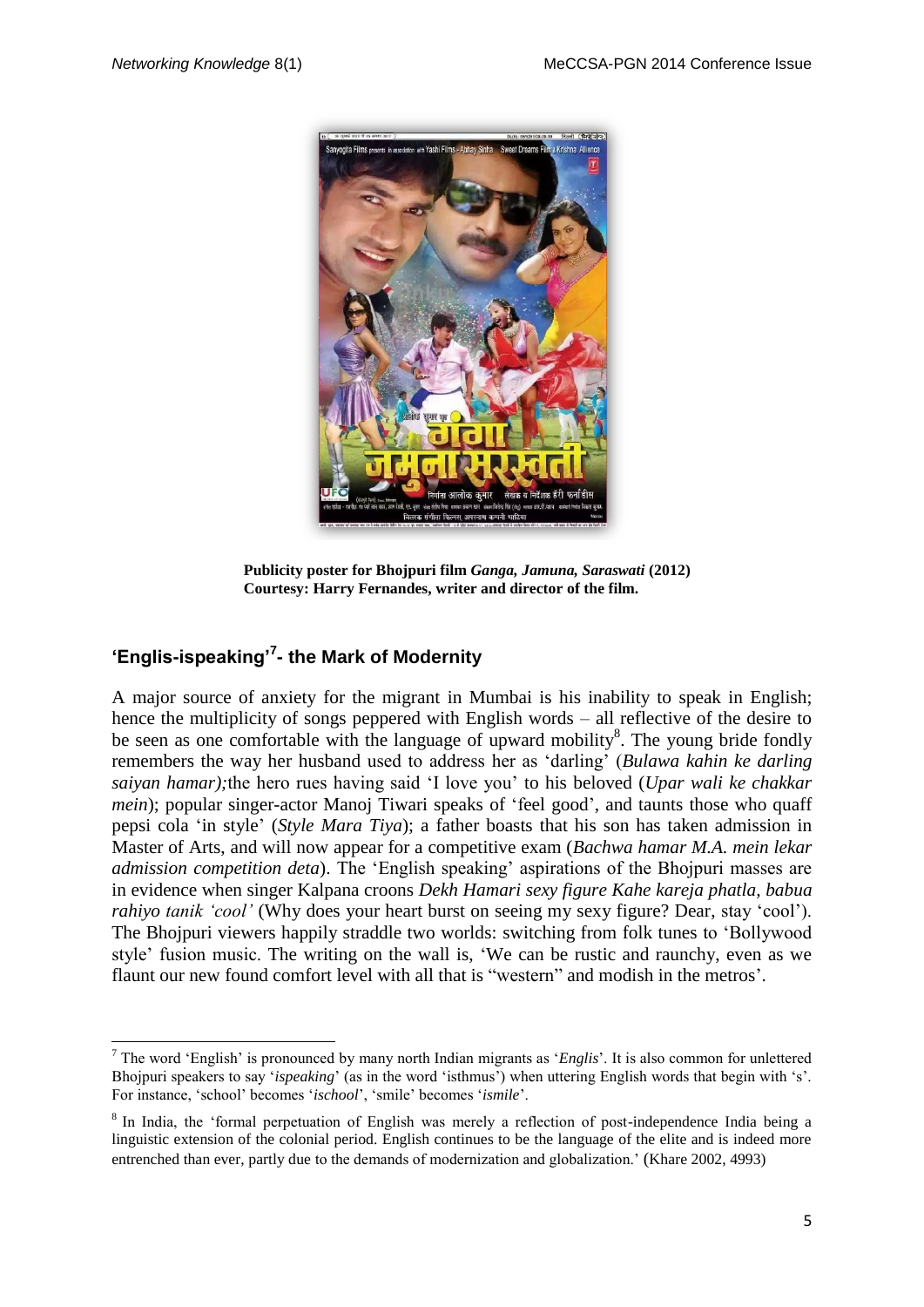## **'Devar-Bhabi' Dynamics**

A perennial favourite is the song that depicts the raillery between two affinal relatives. In her study of *Nautanki,* the folk theatre of north India, Hansen (1992) explains that the closeness between the husband's younger brother (*devar)* and his sister in law *(bhabhi),* has been termed by anthropologists as a 'joking relationship' in north India. They are each other's confidants, and the relationship often borders on intimacy. Generally of the same age or a little younger, the brother-in-law in a patriarchal, feudal setup is often the *bhabi's* best friend. While the husband is away earning a living, the young brother-in-law's meals are often provided by the *bhabi* who takes charge of the kitchen. He teases her, banters endlessly with her, indulges her, willingly puts up with her occasional tantrums, and is supposed to respect her just as Lord *Rama's* brother *Lakshmana* deified his sister-in-law *Sita*. 9 In everyday practice however, if the age difference is negligible, the *bhabi* and the *devar* are coconspirators against the elderly in the household. Folk theatre and music across north India abound in references to this relationship. Warij (1984, 12) describes how in folk drama, the sister-in-law attempts to seduce her unmarried *devar* with arch comments replete with symbols such as a river in spate and a loaded pistol:

*Madh Joban ka Mrig khada hai, Bhar Pistaul maariye Ishque nadi Mallah ban, Nauka paar Taariye* (The deer of heady youthfulness stands yonder, fire the loaded pistol, Love is like a river, be the boatman and steer the boat to the shore).

The modern day representations of these folk songs are seen in music videos such as *'Kaanche Kasaili ke* (the taste of raw betel nuts) and *Devra mud garam kare* (brother-in-law heats up my mood). Though the metaphors keep pace with the telecom revolution, they are equally suggestive. The underlying message is unequivocal: the *bhabi* may feign anger and exasperation, but she is secretly flattered, and more than willing. In one of the songs by the singer Guddu Rangila, the *devar* pleads with his elder brother to return from the *rajdhani* (capital city), for his *bhabhi* can no longer stand the separation; while yet another has the *bhabhi* empathising with a love-lorn *devar* who claims he is suffering from 'lovlitis' (afflicted by love).

# **The Item Song**

**.** 

The badinage between the *devar* and *bhabi* may serve as an entertaining diversion, but the item number, a stand-alone performance, is the *piece de resistance*. Rita Brara (2010, 67) describes it as 'a cine-segment comprising an item-girl / boy, a racy song, a vivacious dance and a surround of erotic and immanent exuberance [that recreates] the cinesexual in social life' allowing the audience to override the constraints of repressive societal injunctions, and take pleasure in 'transgression and excess through the cinematic medium'. The item number draws from a medley of dance forms, blending popular western styles with folk and classical, to create a mélange that is typical of Indian films. She traces the genealogy of the item number, showing how it 'reworks the performance traditions of India such as the nautanki' (Brara 2010, 69), which presents similar self-contained song and dance performances. The term "item" figures in the menu card of eateries, and generally denotes a "dish" that is spicy

<sup>9</sup> *Rama* is an *Avatar* [incarnation] of Lord Vishnu and the *Ramayana* is a story that projects the Hindu ideals of life. *Rama* is the perfect man, *Sita* is the perfect wife, and *Lakshmana* is the perfect brother… The original text of the *Ramayana* was written in […] Sanskrit language (Vishwanathan, 1998,79)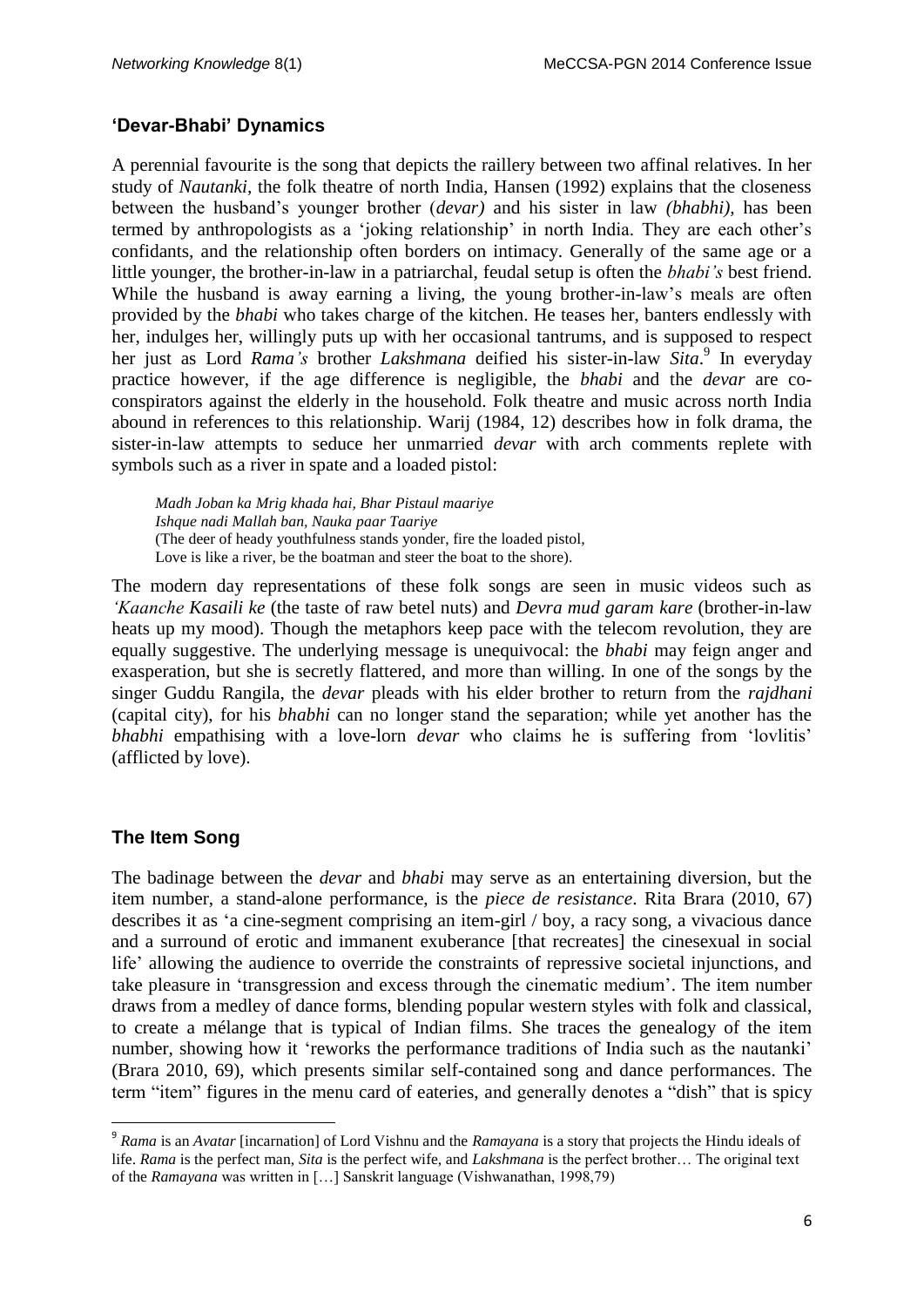and tempting; the kind of food unlikely to be served at home. The dancer is thus commodified into an item to be devoured with the eyes through the 'intersemiotic associations between these domains' of food and sex (Brara 2010, 68-69). In the item song a voluptuous woman dances suggestively, while the hero matches her dance movements with his own. The locale could be a dance bar, a *nautch* girl's boudoir, a *nautanki* performance, or a wedding celebration. The audience is always comprised of men, inebriated and slavering; the hero remains unmoved; his imperturbability reminiscent of the legendary ascetics whose penance was disrupted by *apsaras* (celestial nymphs in Hindu mythology). The woman here is sexually aggressive, and often seen in western apparel*,* a fact that underscores yet another area of anxiety: the disquieting presence of the "modern", city-bred Indian woman.

Avijit Ghosh (2010) points out that the essentially conservative audiences for Bhojpuri media offerings accept ribaldry because it is a part of the folk tradition, but are uncomfortable with nudity or explicit scenes. This accounts for the abundance of titillation, but the surprising absence of open depiction of physical intimacy. Most songs do not go beyond the hero / heroine demanding a kiss (*Eego Chumma de da Rajaji),* although the camera does play voyeur and there is a considerable degree of exposure of the female anatomy.

## **Reinforcing Regional Roots**

**.** 

The songs underscore the social and cultural mores of the region, subtly reinforcing norms that underpin the Bhojpuri way of life. However, in the wake of agitations stoked by identity politics in Mumbai, north Indian solidarity is being espoused aggressively by lyrics that take on the host population. A case in point is the music video *Hum Bihari* (from the album *Purab*  ke Beta, 2009)<sup>10</sup>, in which singer Manoj Tiwari challenges a group of rowdies, warning them not to mess with Bihari youth. Further, *International Leetti Chokha*<sup>11</sup>, he sings paeans in praise of *leetti chokha,* a staple dish of wheat-flour cakes and potatoes enjoyed by the rustics in Bihar and UP. The lyrics go on to describe how the spirited forefathers of present day Bhoipuri people, brought up on this strength-enhancing diet, have made their mark in faraway Surinam and Mauritius (*Ihe Khai dada pardada, maati ke saan badhailo ho, Surinam Mauritius Jhanda, Bhojpuriya laharailo ho*).<sup>12</sup> The music industry is thus forging a global identity for the migrants, connecting them to the Bhojpuri diaspora across the world, and reaffirming the community's cultural distinctiveness.

The Bhojpur region's folk traditions abound in musical compositions associated with the celebrations that punctuate the Indian calendar. Folk music tends to be collectivist, tied as it is to rural life, where celebrations are communal and songs are sung mainly in groups (Kucharska 2007). In fact, the essential purpose of folk music is to glue individuals into a group for the performance of ritualized functions. The repertoire of all the reputable singers in Bhojpuri, whether it is Manoj Tiwari, Kalpana or Sharda Sinha, includes a range of

<sup>&</sup>lt;sup>10</sup> *Hum Bihari* is a song by Manoj Tiwari. Available at [http://www.youtube.com/watch?v=O8yAY8FEzrs.](http://www.youtube.com/watch?v=O8yAY8FEzrs) Accessed 25 November 2014

<sup>&</sup>lt;sup>11</sup> Song from the Bhojpuri film *Daroga Babu I Love You* (Police Officer I Love You), 2004. Available at: [http://youtu.be/UiKyYJSv5g4.](http://youtu.be/UiKyYJSv5g4) Accessed 15 July 2012

<sup>&</sup>lt;sup>12</sup> In the late 19th and early 20th century indentured labour from the hinterland of Bihar and UP were taken to British and European colonies such as West Indies, Surinam, Mauritius and Fiji. To date, around 200 million people in these lands, descendants of labourers from the Hindi heartland, speak a variation of Bhojpuri. They form a bulk of the patrons for Bhojpuri films and media products.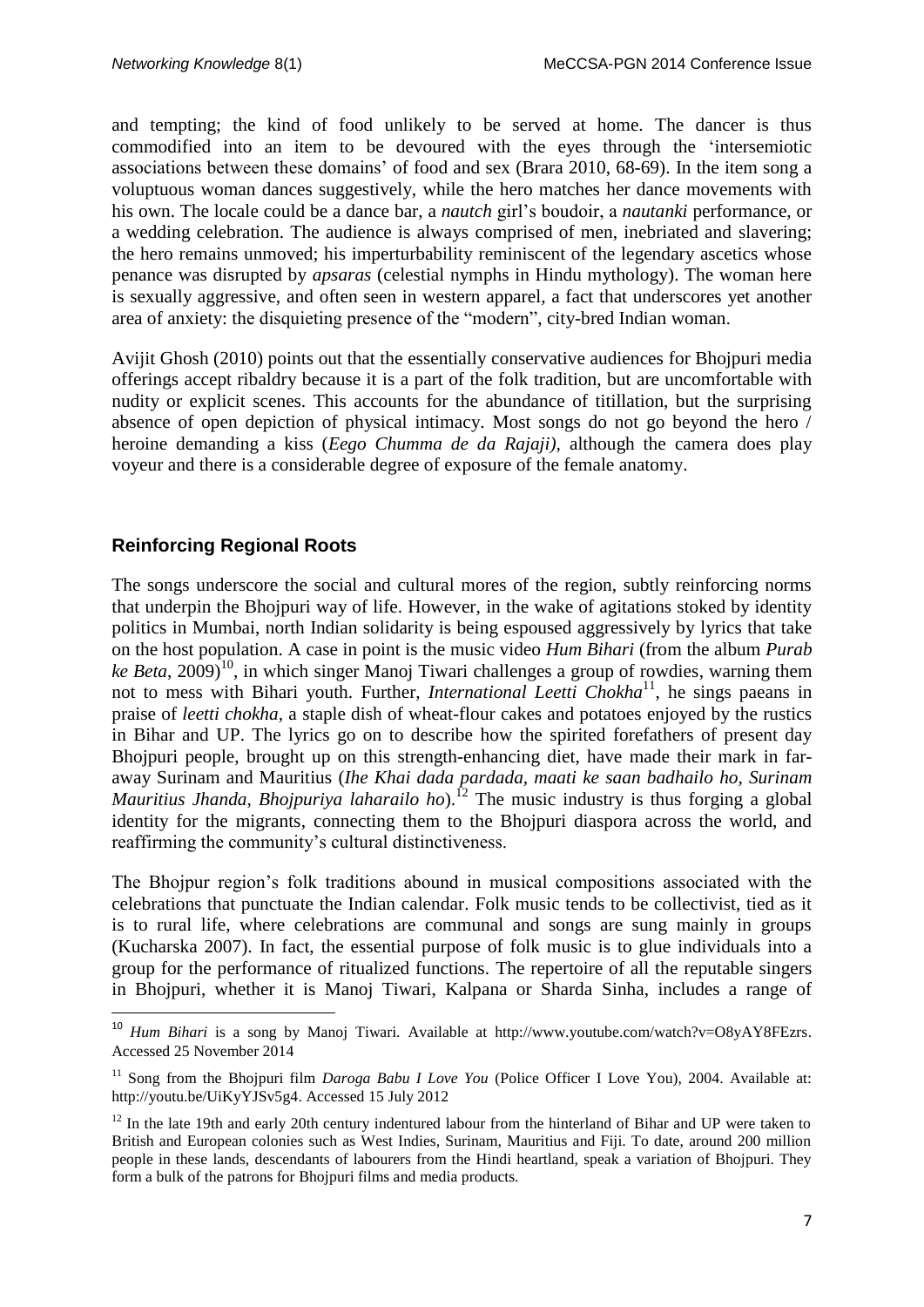devotional and ceremonial songs. Live performances by well-known artistes have become an integral part of the *Chhath* celebrations in the settlements of north Indians, to invoke *Surya*, the sun god, and his consort *Chhathi maiya.* Come *Holi* (the festival of colours in spring), and *phagua* folk songs can be heard not just on television, but in locally organized functions. As drumbeats resound to the refrain of *Jogira Sararara*, men in drag dance to the words of ribald compositions belted out by folk singers. In keeping with the importance accorded in India to the marriage ceremony, *lagan geet* (wedding songs) are in high demand. While the jaunty number *Sarpe Sehera* describes a young lad springing up from a sickbed to dance at his best friend's wedding, the traditional song *Sakhi phool lorhe chalu phulawariya* dwells on Lord *Rama's* consort *Sita*, eagerly awaiting her union with her husband. Notably, r*asiya geet* with lyrics such as *Bin Gavne ka* that hark back to another era, are still relevant, for *Gavna*, the practice of sending the young bride to her husband's home after she has attained puberty, is prevalent even today in rural UP and Bihar. In the world of Bhojpuri music, the old and the new, the secular and the devotional, rest cheek by jowl.

## **Blending Bollywood with Birha<sup>13</sup>**

Popular modes of recreation are a barometer of change, and have always enriched and updated themselves with references to social realities. Since migration is a common socioeconomic phenomenon in the Bhojpur region (Rai and Singh, 1999), it is scarcely surprising that *birha* is a hit on the cassette, CD and video circuit. The earliest reference to *birha*, (separation), dates back to the  $17<sup>th</sup>$  century, when immediately after marriage, economic compulsions led Bhojpuri youth to leave for the city. The lament of longing among the womenfolk of the village resulted in the birth of *birha*. Even today, migration is the norm, rather than the aberration in the Bhojpuri speaking community, and *birha* continues to hold sway over the hearts of its displaced and dispersed patrons. Mobile technology may have bridged the distance between newly-weds, but the departing worker does leave behind a void in the lives of his people.<sup>14</sup> That is why, even in the age of Bollywood beats, the by-lanes of Kandivali, Mumbai, resonate with Sharda Sinha's rendition of *Koyal bin bagiya na shobhe Raja* (without the cuckoo's voice the garden holds no joy, O my king) as she describes the loneliness of a woman pining for her beloved.

In a large number of folk music traditions across northern India, there are no new melodic compositions;<sup>15</sup> new lyrics are simply set to pre-existing melodies (Marcus, 1992-93). This enables immediate identification of a song as belonging to a particular genre, besides preserving the continuity of the tradition. Tunes are reserved for life-cycle rituals and for specific seasons e.g., *Kajari* for the monsoons and *Sohar* for childbirth. Also, 'melodies are associated with specific castes<sup>16</sup>: '[...] cowherders, washermen (dhobis), and boatmen all have their own melodies (*biraha and khari biraha, dhobi git, and mallah git*, respectively)

**.** 

<sup>&</sup>lt;sup>13</sup>Birha is a popular north Indian folk song genre.

<sup>&</sup>lt;sup>14</sup>Tripathy (2012, 65) draws attention to the psychology of the 'vicarious migrant' who is riven by 'the big emptiness in his household' due to the long absences of loved ones.

<sup>&</sup>lt;sup>15</sup> In 1886, George Grierson, an official in the British civil service and an avid researcher of North Indian folk music culture, wrote, 'there seems to be a certain stock of melodies readymade, to which the words of every new song must be fitted' (Marcus 1989, cited in Marcus, 1992-93).

<sup>&</sup>lt;sup>16</sup> 'India has a unique social division, the [endogamous] caste system. Caste is class at a primitive level of production, a religious method of forming social consciousness…' (Kosambi 2009, 59)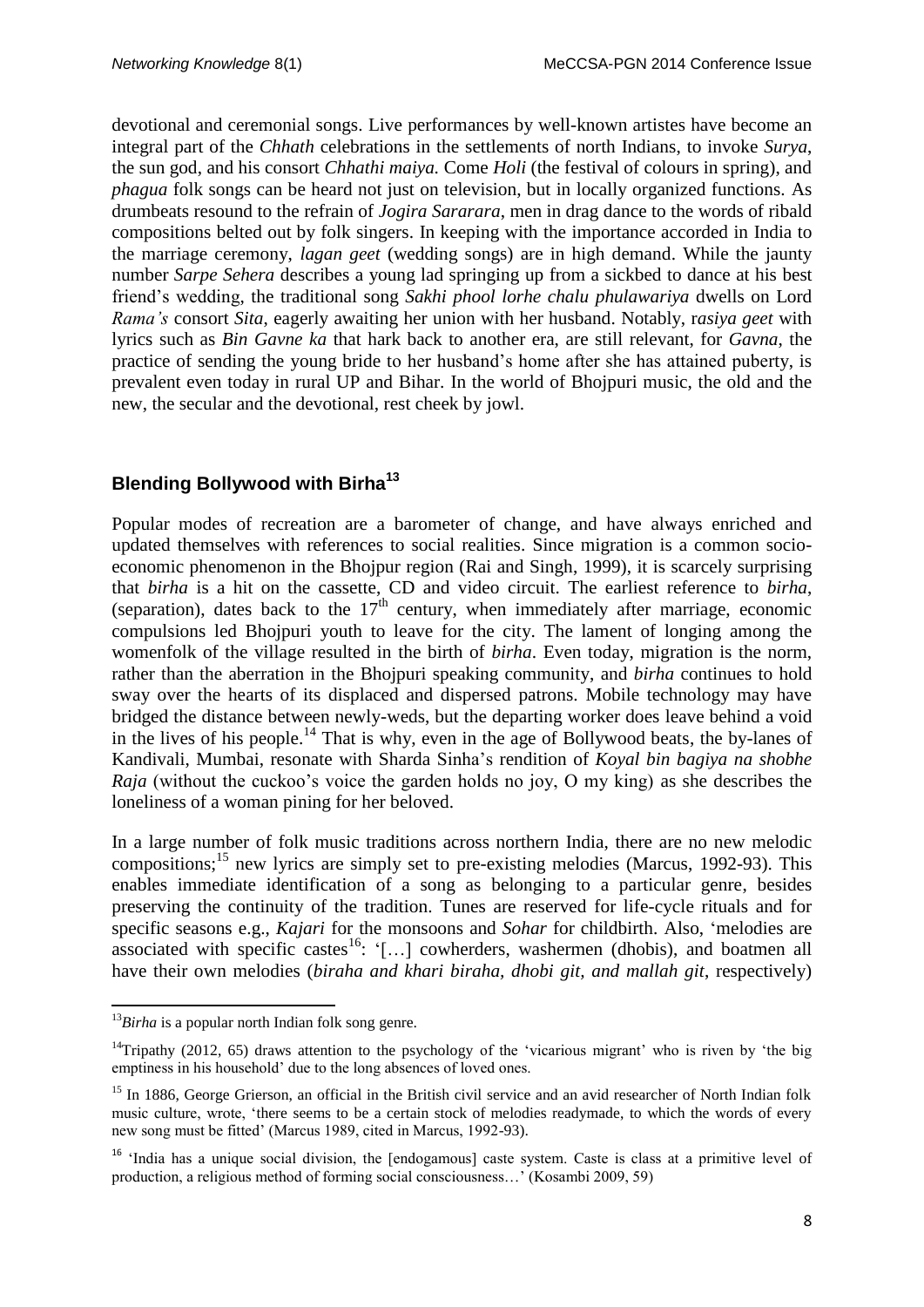[...] Melodies helped reflect and reinforce the caste system, the calendric cycle, life-cycle rituals, gender roles, and communal and regional identity' (Marcus 1992-93,102). However to overcome the threat posed by modern-day music, folk artistes have been skillfully interweaving popular film melodies into a traditional genre like *birha.*<sup>17</sup> Elsewhere and in Mumbai today, devotional songs are sung to the tunes of Bollywood chartbusters, and the raunchiness of the original in no way diminishes the pious zeal of the devotees. The amalgam ensures attendance at live performances and speeds up sales of music cassettes. Music thus fashions the migrant's self-image as a member of the 'dynamic North Indian subculture that is both modern and yet intimately linked to its traditional and ancestral roots' (Marcus 1992- 93, 108). Drawing upon popular tunes is viewed as an act of empowerment, rather than an act of dilution or subjugation to the dominant culture. Besides, the incorporation of film melodies enables the artistes to weave the aspirations of their audiences into traditional music. Music videos make these performances accessible to migrant populations across the country and beyond.

## **Preserving "Little Traditions"**

1

Another reason for the enduring popularity of Bhojpuri music cassettes, especially among the migrants, is the monotonous uniformity of Bollywood music at any given time. Despite its all-pervasive presence, the stylistic similarity of the music that caters to urban audiences often leaves the migrant populace yearning for folksy tunes from north India. Singers like Kalpana, Malini Awasthi and Sharada Sinha, with their throaty renditions of familiar tunes, bring into their homes the robust earthiness of the homeland. The melodies and the singing styles, the mannerisms and the references are imbued with regional flavour. The vocal styles of these folk singers are distinctly different from that of the Bollywood singers; this in itself, serves as 'an identity marker' (Manuel 1991, 190). Moreover, the format employed by the Bhojpuri artistes draws directly upon the fusion of narration and rendition commonly used by folk singers. The singers evoke the context, tell jokes laced with innuendos, and then embark on their songs, thus enveloping the audience in a circle of familiarity. None of the Hindi film songs that top the popularity charts carry this 'appeal of intimacy' (Tripathy & Verma 2011, 112) that Bhojpuri music provides to its consumers.

Despite the technical superiority of Hindi film music, it lacks the 'affirmation of a sense of community, whether on the level of region, caste, class, gender or ethnicity' (Manuel 1991, 190). Conversely, the cassette 'cottage industry' produces and preserves regional 'little traditions'. The low expense of cassette technology enables the cassette companies that had mushroomed after the 1980s to cater to niche, regional markets. They have stepped in to fill up the gap created by the monochromatic Bollywood music. Fundamentally, folk songs with their identifiable melodies, allusions and use of dialect, re-establish the core beliefs of the community. Unerringly, the producers zero in on the tastes of the lower middle-class consumer, being from the same background themselves. The consumer is thus offered the voices of his own community. Manuel points out that the sale of cassettes has helped the

<sup>&</sup>lt;sup>17</sup> A case in point is the growing popularity of Chutney Music, the Soca-Samba version of *birha* in the Caribbean Islands. In the mid-nineteenth century, following the migration of people from eastern Uttar Pradesh and Bihar to the Caribbean as sugar plantation labourers, the genre witnessed an increase in popularity. The descendants of the labourers who now constitute a sizable population in Caribbean, still love this song genre. (bharatonline.com, n.d.) It has mutated into a variant that retains the pathos of the original, even as it takes on the garb of its new homeland.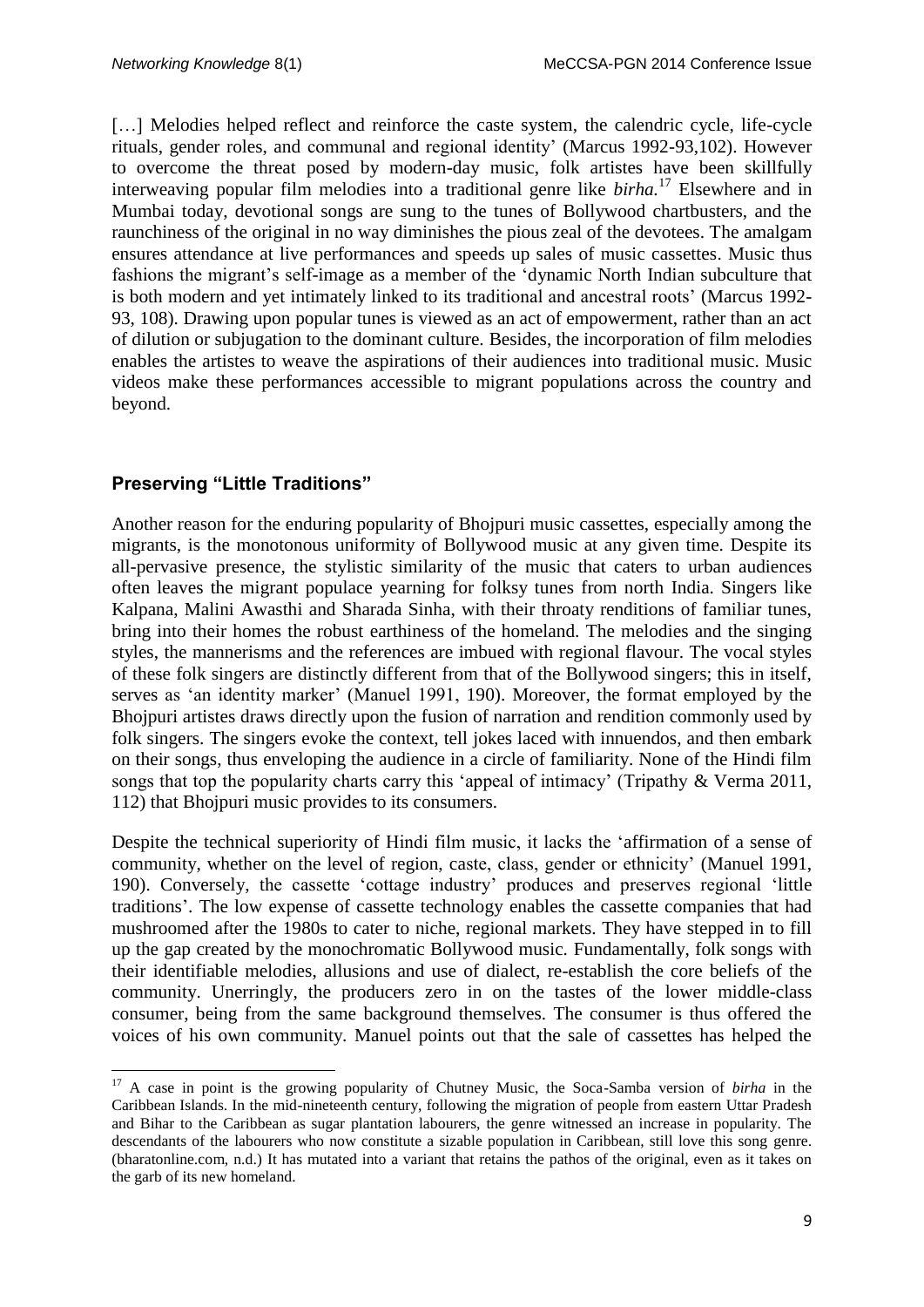*'non-filmi'* (not typically associated with films) music styles of north India flourish. In the process, relatively new genres of stylized, commercially popular music have arisen. Folk genres are embellished with modern instrumental music and songs in varying regional styles are on offer. In fact, live performances of folk forms like the ever popular *birha*, *Devi Geet* (songs of the Goddess), *Jagaran* (night-long renditions of devotional songs), *Muqabla* (contests) and renditions of epics (*Bhojpuri Ramayan Lav Kush)* by artistes such as Tapeshwar Chauhan and Vijendra Giri, (Spicebhojpuri 2012), have flourished alongside the cassette and video industry, invalidating all fears that the traditional art forms would be ousted by the electronic media, and that communal social life would be adversely impacted.

#### **Rooted in Bhojpuri Ethos**

Apparel, stage settings and décor, all play a significant role in preserving the value systems associated with cultural identities. In the music videos, the choice of attire for the artistes reflects a similar blend of conventional and contemporary tastes. The men are either attired in traditional wear or in jeans and flashy shirts; but invariably they wrap the '*gamchha'* (a towel of checked cotton material) round their necks, since it is inalienably associated with the Bhojpuri rustic. The women in several of the 'eve-teasing' videos are in jeans / skirts and skimpy bustiers, the apparel associated with the city girl, whose desirability is in direct proportion to her inapproachability. On the other hand, the *bhabhi*, the mothers, sisters, dutiful daughters and wives are always traditionally dressed. The cinematic representations of the rustic milieu are in alignment with the migrants' memories of his native village. The depiction of recognizable rural sights and sounds is juxtaposed with mobile phones and computers, the trappings of new age technology. And it is Bhojpuri music that best projects the north Indian migrant's new persona: it encapsulates not only his emotional attachment to the ethos of his homeland, but also his aspirations in the host city. The end result is an enhanced picture-perfect product. The presentation of this idealized culture is equivalent to 'packaging and performing cultural nostalgia [and] enacting ethnic identity' (Marr Maira 2002, cited in Shreshtova 2004, 97). It serves as the audio-visual version of fusion cuisine: the pungency of home-grown fare remains intact, albeit the Mumbai garnishing lends 'class'!

The study of recurrent patterns and themes in the content of Bhojpuri music thus offers insights into the migrants' continuing engagement with media offerings. The analyses of media products popular with the research participants seems to indicate that the Bhojpuri media are rooted in the ethos, the culture that the north Indian migrants are most easily able to identify with. The urban middle and upper classes may prefer the slick, westernized cinematic renderings of life as it is lived in the metros. But the communities of migrants in Kandivali east draw comfort from the music cassettes and videos that portray the world they are familiar with: a world which reassures, because its values, social stratification and its clearly defined gender roles hark back to what they have left behind. Auto rickshaw and taxi drivers, the working classes, vegetable and milk vendors… these are the people most comfortable with the rustic feel of Bhojpuri media. The research underscores that Bhojpuri music 'belongs to the quasi literate or illiterate masses with access to modern media, whether in small towns or in metropolises among the migrant populations' (Tripathy & Verma 2011, 102-103). It adds 'new dimensions to the construction of migrant identities and the role of former homeland images therein' (Manuel 1997-98,17). Tropes from the collective memory of the migrants are embossed in the lyrics: bonds of kinship, restrictive patriarchal mores, repressed sexuality that manifests itself in innuendos… every facet of the semi-rural society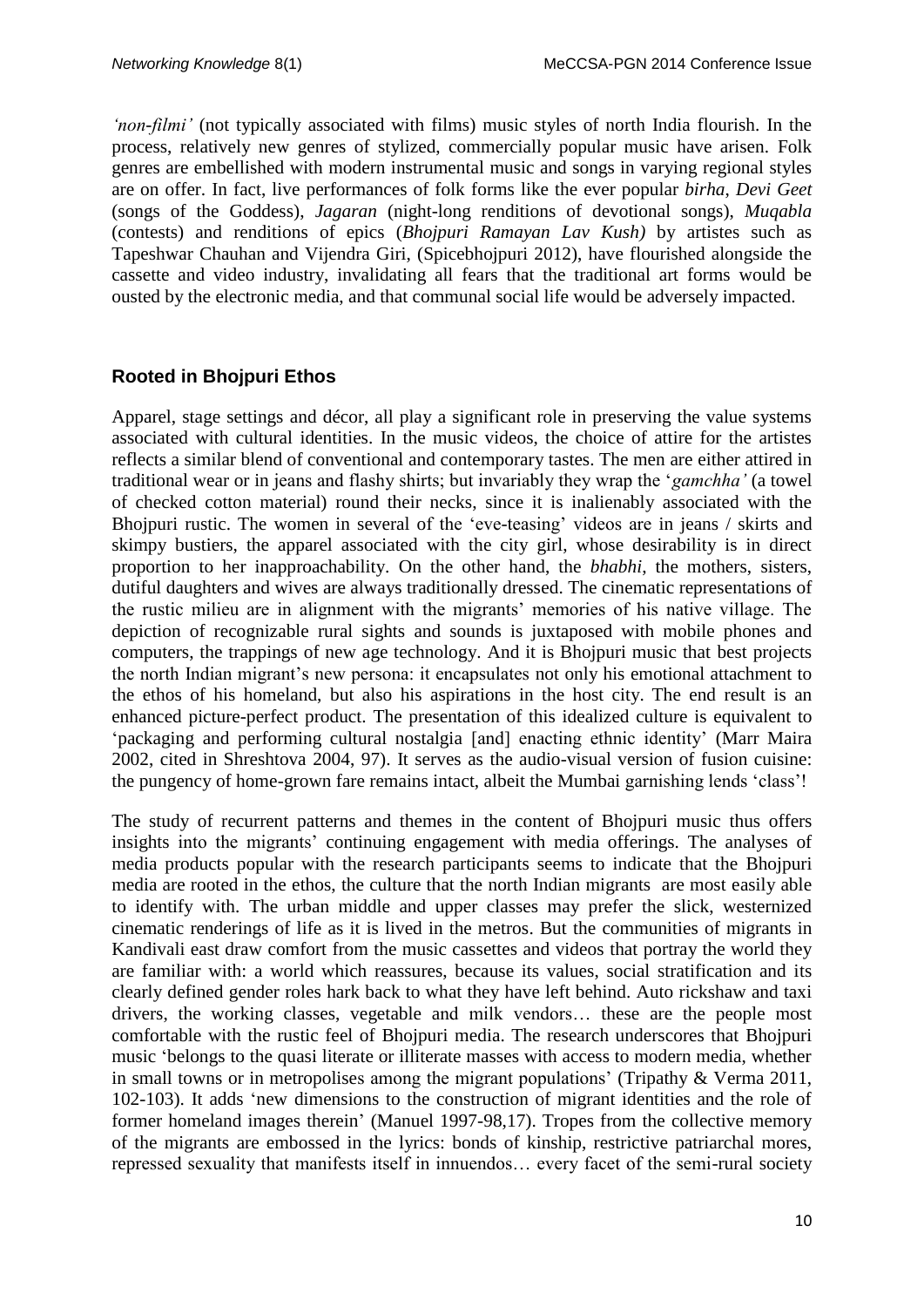they have left behind is imbued with nostalgia. 'The alchemy of love and hate, and the subtler emotions directed at the place of origin and the destination, together form a complex web characterizing the deep ambivalences of a mobile population' (Tripathy 2007, 146). The educated upper class 'reacts by disowning, purging and wishing away' Bhojpuri music, but its appeal lies in the melding of working class aspirations with idyllic images of home. The result is a repackaged distillate of the socio-cultural values of the region; a cultural product that finesses the migrants' dreams of success in Mumbai's urban setting whilst anchoring them to the traditions and customs of the Hindi heartland.

## **References**

- Arbagi, Martin (2001) 'Review of H. Ahrweiler & A. E. Laiou (eds) *Studies on the Internal Diaspora of the Byzantine Empire* (published in 1998)', *Speculum,* 76 (1), 130–32.
- Bharatonline.com. (No date) 'Uttar Pradesh: Culture: Music: Birha', [online]. Available at [www.bharatonline.com/uttar-pradesh/culture/music/birha.html/.](http://www.bharatonline.com/uttar-pradesh/culture/music/birha.html/) Accessed 24 June 2011.
- Brara, R. (2010) 'The Item Number: Cinesexuality in Bollywood and Social Life', *Economic & Political Weekly*, XLV, 23, June 5-11, 67-74
- Bunch, C. (1997) 'The Intolerable Status Quo: Violence Against Women and Girls', *The Progress of Nations*. Available at [http://www.unicef.org/pon97/40-49.pdf.](http://www.unicef.org/pon97/40-49.pdf) Accessed 24 November 2014.
- Chatterji, S. A. (1999) 'The Culture-Specific Use of Sound in Indian Cinema', *International Symposium on Sound in Cinema*. London April 15 – 18, 1999. Available at [http://filmsound.org/india/.](http://filmsound.org/india/) Accessed 20 December 2011
- Ghosh, A. (2010) *Cinema Bhojpuri*, New Delhi: Penguin
- Gopalan, L. (2002) *Cinema of Interruptions: Action Genres in Contemporary Indian Cinema*, London: BFI Publishing
- Gupta, N. (2013) 'From Bhojpur to Bambai, in Song & Spirit', *The Sunday Guardian*. Available at [http://www.sunday-guardian.com/artbeat/from-bhojpur-to-bambai-in-song](http://www.sunday-guardian.com/artbeat/from-bhojpur-to-bambai-in-song-a-spirit)[a-spirit.](http://www.sunday-guardian.com/artbeat/from-bhojpur-to-bambai-in-song-a-spirit) Accessed 30 May 2014.
- Hansen, K. (1992) *Grounds for Play: The Nautanki Theater of North India* [ebook], Berkley: University of California Press. Available at [http://ark.cdlib.org/ark:/13030/ft9v19p2qq/Accessed 13 July 2011.](http://ark.cdlib.org/ark:/13030/ft9v19p2qq/Accessed%2013%20July%202011)
- Khare, S. K. (2002) 'Truth About Language in India', *Economic and Political Weekly*, 37 (50), pp. 4993-4994.
- Kosambi, D. D. (2009) 'Stages of Indian History'*,* in B. Chattopadhyay (ed), *The Oxford India Kosambi: Combined Methods in Indology and Other Writings, Second edition,*  New Delhi: Oxford University Press, p. 59
- Kucharska, J. (2007) 'Diasporic Cinema as a Double-Palimpsest-Bollywood/Hollywood by Deepa Mehta', in C. Bates, G. Huggan, M. Marinkova & J Orr (eds) *Visions of Canada*, *Canadian Studies in Europe*, Brno: Masaryk University Press, pp. 207-221
- Manuel, P. (1991) 'The Cassette Industry and Popular Music in North India', *Popular Music*, 10 (2), 189-204.